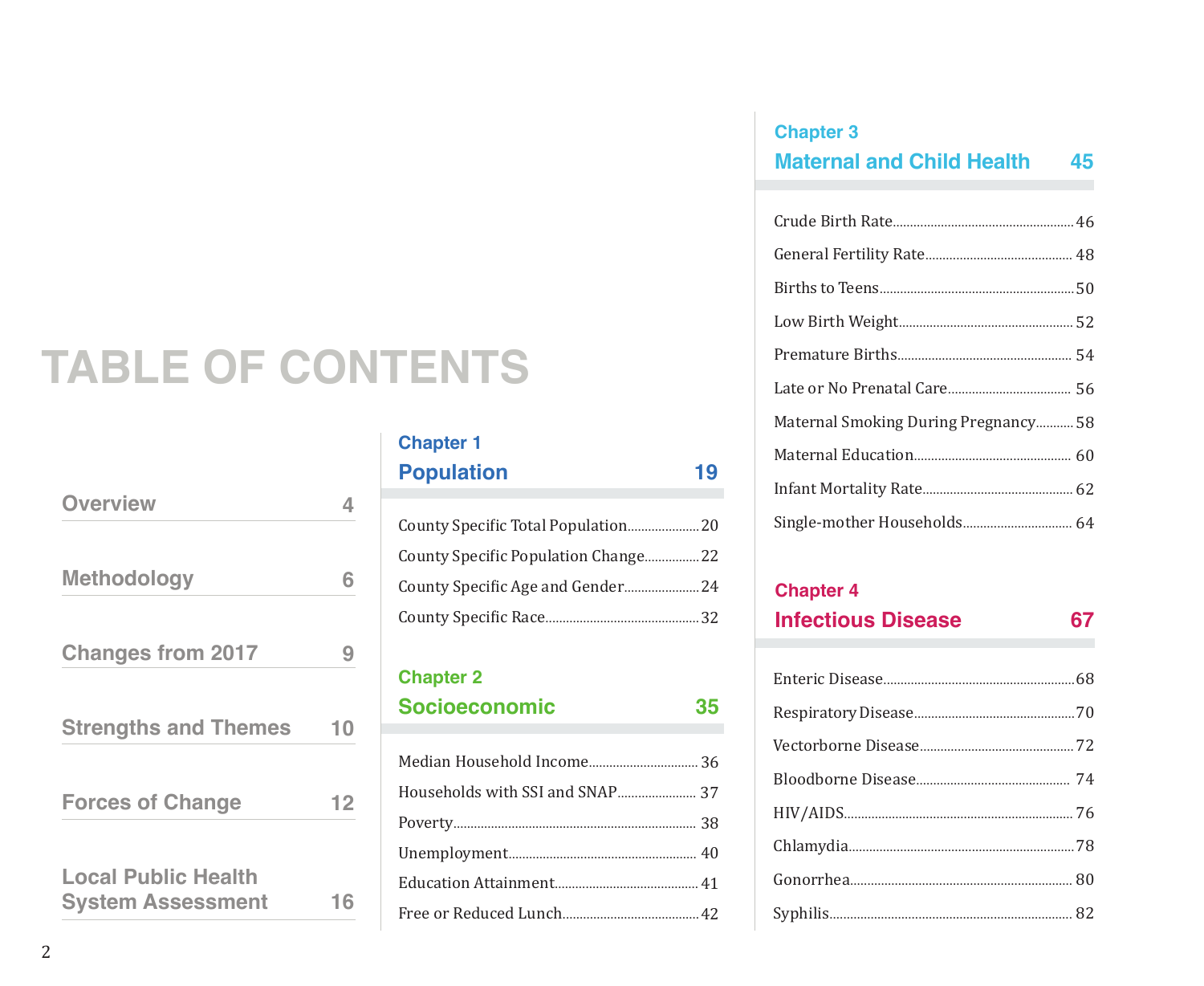## All Cause Mortality............................................... 86 Cardiovascular Disease....................................... 88 Stroke.......................................................................... 90 Heart Attack............................................................. 92 Diabetes..................................................................... 94 Hypertension.......................................................... 96 Chronic Lower Respiratory Disease............. 98 Chronic Liver Disease and Cirrhosis.......... 100 Cancer...................................................................... 102 Breast Cancer........................................................ 104 Lung Cancer........................................................... 106 Prostate Cancer.................................................... 108 Alzheimer's............................................................ 110 Influenza and Pneumonia................................ 112 Unintentional Injury.......................................... 114 **Chapter 5 Mortality Rates 85**

### **Chapter 6 Mental and Social Health 117**

| Child Abuse and Removals 122 |  |
|------------------------------|--|
|                              |  |

### **Chapter 7**

## **Healthcare Access 127**

### **Chapter 8**

## **Environment 135**

|  | Food Safety and Environmental Health 142 |  |
|--|------------------------------------------|--|

## **Chapter 9**

### **Crime** 145

**References**

| <b>Chapter 10</b>               |                               |
|---------------------------------|-------------------------------|
| <b>Overall Wellness Score</b>   | 153                           |
|                                 |                               |
|                                 |                               |
| <b>COVID-19 Pandemic</b><br>161 | 191<br><b>Acknowledgments</b> |
| 187<br>Glossary                 | <b>Notes Section</b><br>192   |
|                                 |                               |

**189**

### 3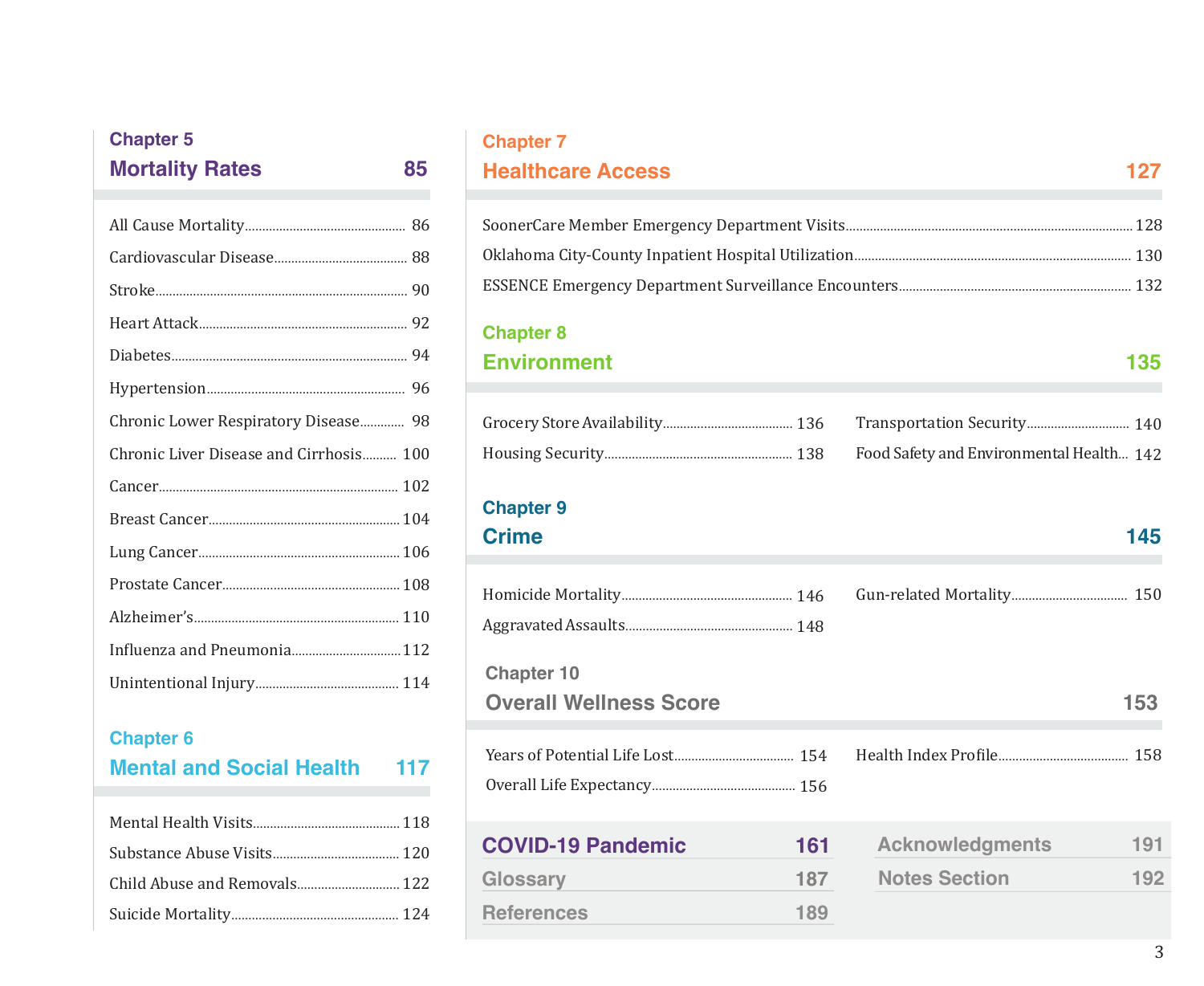## **OVERVIEW**

To create the Wellness Score 2020, the OKC-County Health Department (OCCHD) utilizes the Mobilizing for Action through Planning and Partnership (MAPP) tool to conduct community-wide health needs assessments. The MAPP process engages individuals, programs, and organizations across the city and county to collect qualitative and quantitative data using four distinct assessments that include:

· Wellness Score (Community Health Profile)

- · Strengths & Themes
- · Forces of Change
- · Local Public Health System Assessment.

Each tool utilizes a distinct methodology, representing a wide crosssection of quantitative and qualitative data.

### **Wellness Score**

The Wellness Score provides an overall summary of community health status. This information demonstrates the foundation of planning and program development for improving health outcomes for our community.

The OKC-County Health Department (OCCHD) consulted with representatives from numerous agencies throughout Oklahoma County to generate a representative list of determinants and outcomes of health and wellness for our community residents. For inclusion in the Wellness Score, data had to be collected at a ZIP code level and had to be available for the 2016-2018 time frame.

### **Strengths & Themes**

Strengths & Themes is a survey used to measure community perception of health status and quality of life of Oklahoma City and County residents. Available in both English and Spanish, this survey is administered in both paper and electronic formats in order to reach the broadest number of community members. The survey asks community members about their perceptions regarding aspects of life that enhance health and well-being and the challenges that face Oklahoma City and County residents related to achieving optimum health-related quality of life. From the results of the survey, community strengths and themes can be assessed.

### **Forces of Change**

The Forces of Change assessment gathers information from community members about the various supports and barriers that exist for improving community health. Feedback was collected through a series of town hall meetings held in each quadrant of the OCCHD jurisdiction in November 2019.

#### **Local Public Health System Assessment (LPHSA)**

The Local Public Health System Assessment is a systematic review of our community's capacity to meet the health needs of our residents. Traditional and non-traditional providers of services that impact health outcomes are brought together for a one-day, intensive program where they complete the National Public Health Performance Standards Program (NPHPSP).

OCCHD facilitated the NPHPSP in November 2019 with more than 50 individuals present representing more than 30 individual agencies and communities. The Centers for Disease Control and Prevention (CDC) calculates the asessment results and generates a profile report enabling the local public health system to identify gaps in capacity and strengths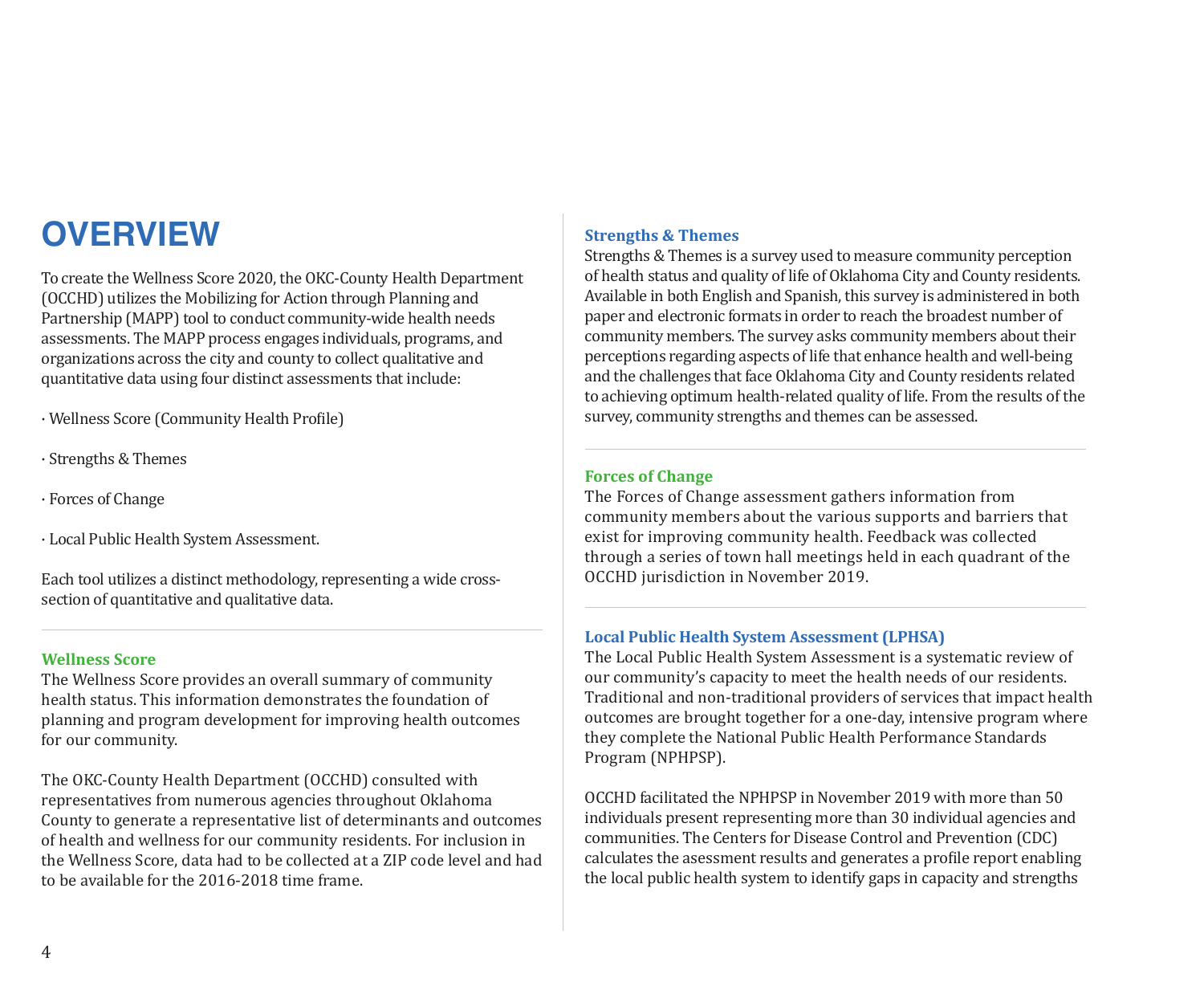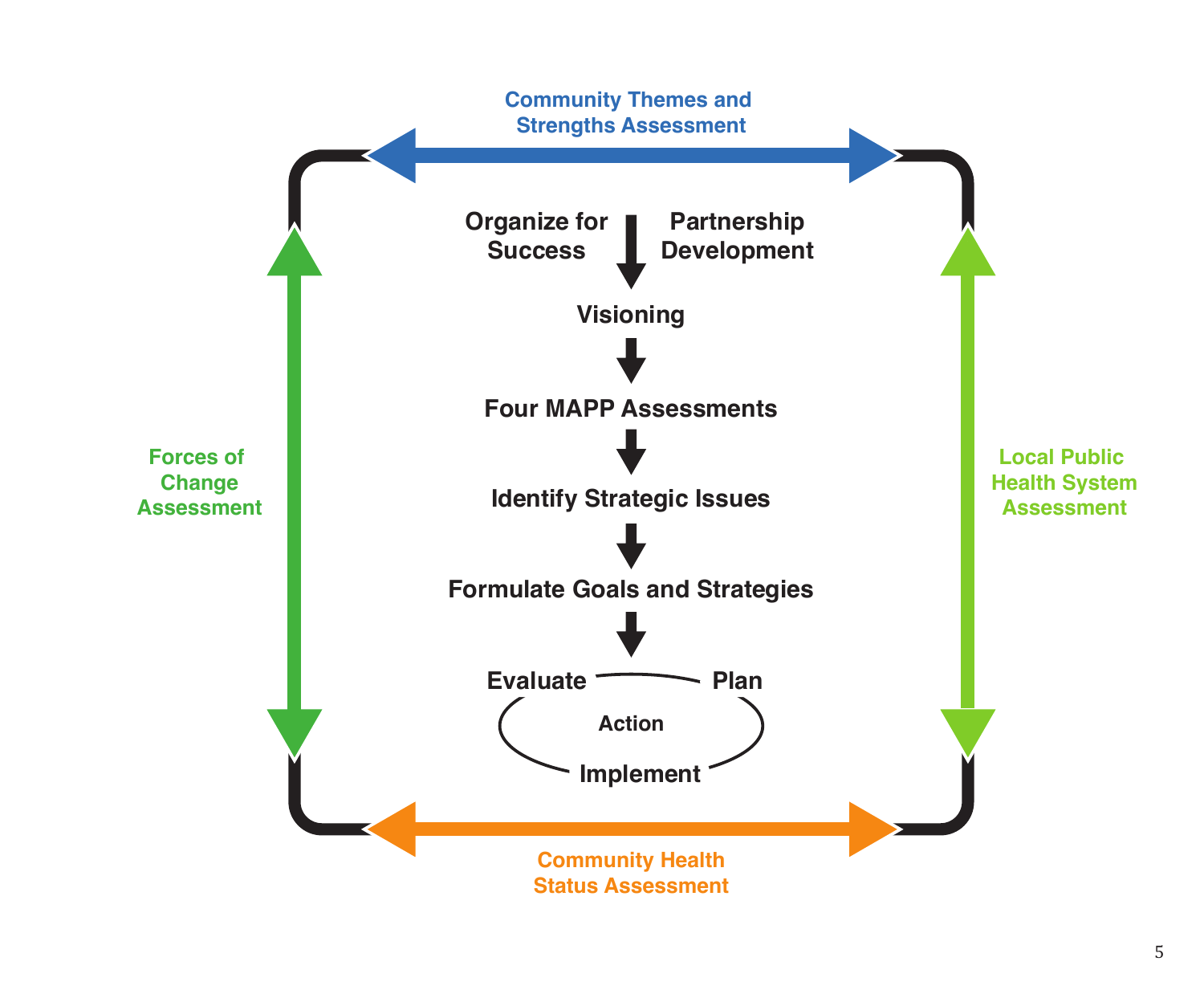## **METHODOLOGY**

### **Data Overview**

In order to gather data for the Wellness Score 2020 report, the Oklahoma City-County Health Department (OCCHD) consulted with representatives across multiple agencies in Oklahoma County to obtain data variables. Data analysis was divided into 10 different categories as outlined in this report, including both determinants and outcomes to assess the health and wellness of our communities.

### **ZIP Code Level**

Many health indicators in this assessment are defined at the ZIP code level and are presented for the 63 ZIP codes located in Oklahoma County. However, maps and tables in the profile show only 56 ZIP codes since data for two sparsely populated ZIP codes have been combined with adjacent ZIP codes, and five other ZIP codes had less than 25% of their population living within Oklahoma City-County jurisdiction (see the below section for more information on this topic). Combining ZIP codes in this manner creates a map where identifying health concerns within the county is easier and helps OCCHD target programs, resources, and necessary interventions where they are most needed.

#### **ZIP Code Visualization**

The maps represent the ZIP codes of Oklahoma City-County Health Department's jurisdiction, which includes all of Oklahoma City and all of Oklahoma County. The ZIP code

boundaries were obtained using the 2018 Environmental Systems Research Institute (ESRI) USA ZIP code level feature layer. To accurately represent the Wellness Score data, some ZIP codes were graphically combined into one. Minor stretching or skewing of the original maps may have occurred. Some ZIP code boundaries were smoothed or clipped to aid in printing and to make the maps more visually appealing and easier to read. Because of these minor adjustments, the maps are meant for a general visual representation of data only and are not meant for cartographical (map-making) purposes. These maps are meant to be viewed and displayed as printed.

### **Border/Combined ZIP Codes**

Oklahoma County has 9 ZIP codes that are shared with neighboring counties but are primarily in Oklahoma County. These ZIP codes are: 73007, 73025, 73034, 73045, 73054, 73099, 73165, 73170 and 74857. There are two ZIP codes that lie entirely within Oklahoma County, but because each has such a small population, these two ZIP codes have been combined with adjacent ZIP codes to help improve the accuracy of data calculations. These ZIP codes are 73066 and 73097, and when viewed on the maps throughout the profile they will be combined with and represented as 73020 and 73169, respectively.

Oklahoma County also includes small proportions (less than 25% population) of five ZIP codes that are shared but lie primarily in adjacent counties. The data

for these partial ZIP codes (73026, 73064, 73071, 73078 and 73160) are not included in this study because of the relatively low number of events from the partial ZIP codes.

### **Rates**

The data presented throughout most of this report is in the form of rates. Rates make comparisons of events or groups of individuals to other populations and geographic areas much simpler. Rates are developed by taking the total number of events and dividing it by the total population (or population at risk of the event) in the same specific area. Rates in this profile are computed per 1,000 or 100,000 population. This report also contains both crude and age-adjusted death rates (see glossary for definitions).

In general, the larger the population, the more reliable rate calculations are likely to be. Throughout the data reported in this Wellness Score, there are some ZIP codes with populations of fewer than 5,000 residents. These ZIP codes are 73007, 73054, 73102, 73103, 73104, 73121, 73128, 73131, 73141, 73145, 73150, 73151, 73169, and 73173. Interpreting data for these less populated areas needs to be done with caution since comparing low-population ZIP codes with high-population ZIP codes may result in misleading results. In addition, the calculation of rates is not recommended when there are fewer than five indicator events (e.g., births or deaths) because confidentiality and reliability could be compromised.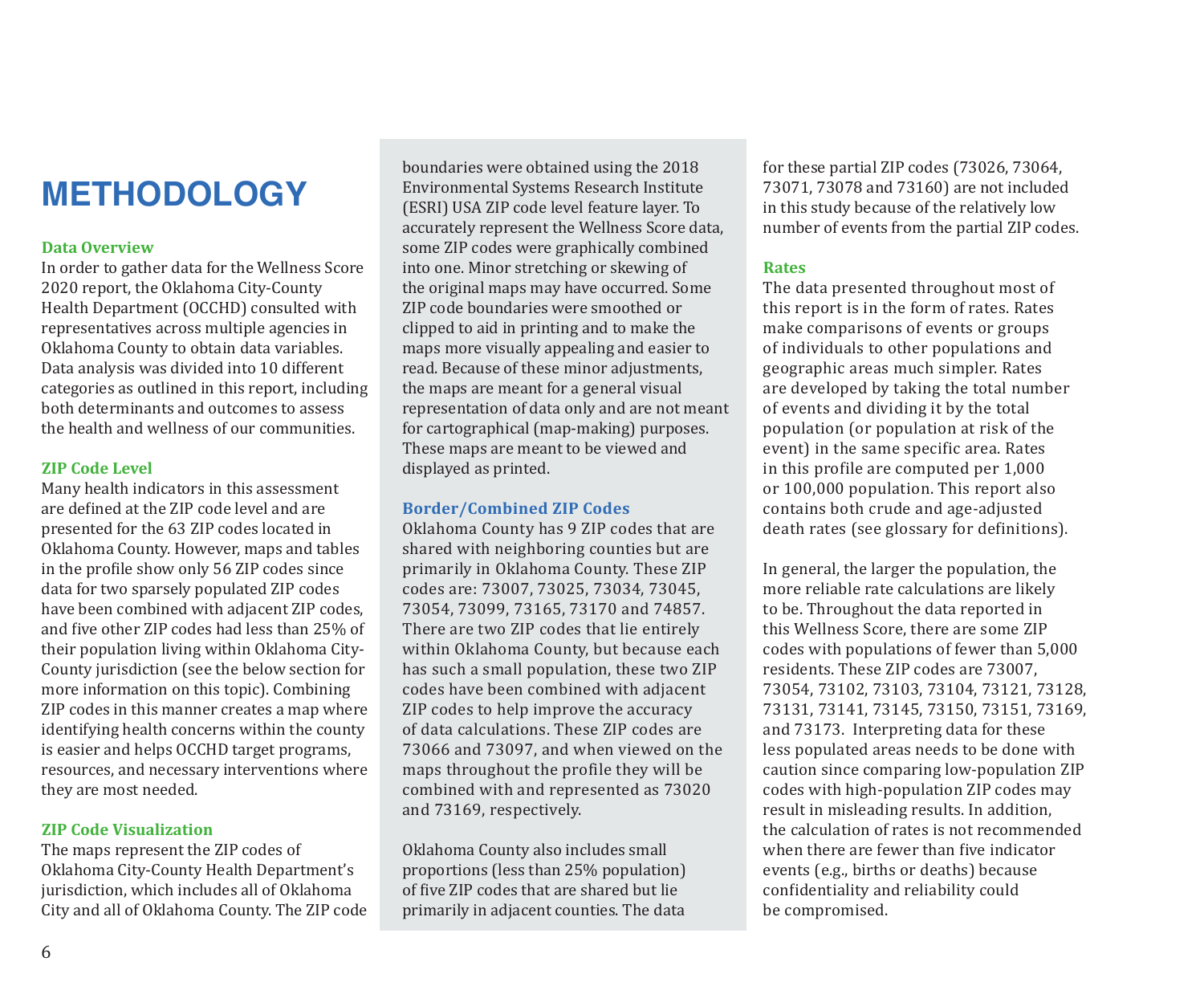### **Data Breaks**

All tables and maps have data grouped for presentation using natural breaks in the data set. 'Natural breaks' is a process that groups data into subsets using a software system that examines where natural groupings occur based on ESRI geographic information system software or ArcGIS. All maps in this report were created using this system—a system designed by cartographer George Jenks. This approach to creating maps of the data is preferred because it creates a user-friendly geographic distribution of risk factors and outcomes in Oklahoma City-County. With the exception of the "Life Expectancy" indicator, data groups are represented by shading with the lightest color indicating the best outcome for each health determinant and the darkest indicating the worst from available data. All data is compared from best to worst within the Oklahoma City-County jurisdiction and is not compared against any standard.

### **Data availability**

ZIP codes are shown without shading when there is data missing or unavailable for the specific ZIP code or when the number of events in the ZIP code is less than five. Each table provides an explanation of the data that are displayed.

### **Descriptive Statistics**

The Wellness profile uses tables, graphs, charts, maps, and narrative to describe the factors that affect the health of the Oklahoma City-County community. The information presented includes both risk factors and health outcomes of our communities. The

ZIP code level data help provide information about geographic and demographic areas of public health concerns across the city-county community to best help target concerns, make improvements where necessary, and allocate resources.

### **Time Period**

Data throughout the profile are generally included for the years 2016-2018, depending on the availability of data for the specific topic. Therefore, most data are average annual rates over a three-year period.

All ZIP code-level population data is based on 2016-2018 estimates.

### **Health Index Calculation**

As the two largest metropolitan areas in Oklahoma, Tulsa Health Department and the Oklahoma City-County Health Department partnered to develop a health index formula to allow for comparisons within and between both City-County jurisdictions. This formula was adapted from both the County Health Rankings and Urban Hardship Index and finalized in collaboration with the City of Oklahoma City and Tulsa. See Health Index Profile on pages 158-159.

The health index formula standardizes each of the component variables so they are all given equal weight in the composite index. The index represents the average of the standardized ratios of all 9 component variables. The index ranges from 0 to 100 with a higher number indicating greater hardships.

#### **Formula:**

- $X = \frac{Y Ymin}{Ymax Ymin}$  \*100
- X= Standardized value of component variable (for each ZIP to be computed)
- Y= Unstandardized value of component variable for each ZIP
- Ymin= Minimum value for Y across all ZIPs
- Ymax= Maximum value for Y across all ZIPs

### **Scale:**

0 to 100 with a higher number indicating greater health burden.

The 9 factors that contribute to the health index are:

#### **1. Education**

Percent of population with less than a high school education

- **2. Income** Percent of population below poverty
- **3. Maternal & Child Health** Infant mortality rate (Infant deaths/1,000 live births)
- **4. Mental Health**

Age-adjusted suicide deaths/100,000 population

- **5. Mortality** Life expectancy at age 0-4
- **6. Healthcare Access** ER visits/hospital utilization
- **7. Crime** Gun related deaths/100,000 population
- **8. Infectious Disease**

Respiratory, flu related hospitalizations, enteric, bloodborne, mosquito borne and sexually transmitted infections

**9. Built Environment**

Positive land use, negative land use, transportation security, housing security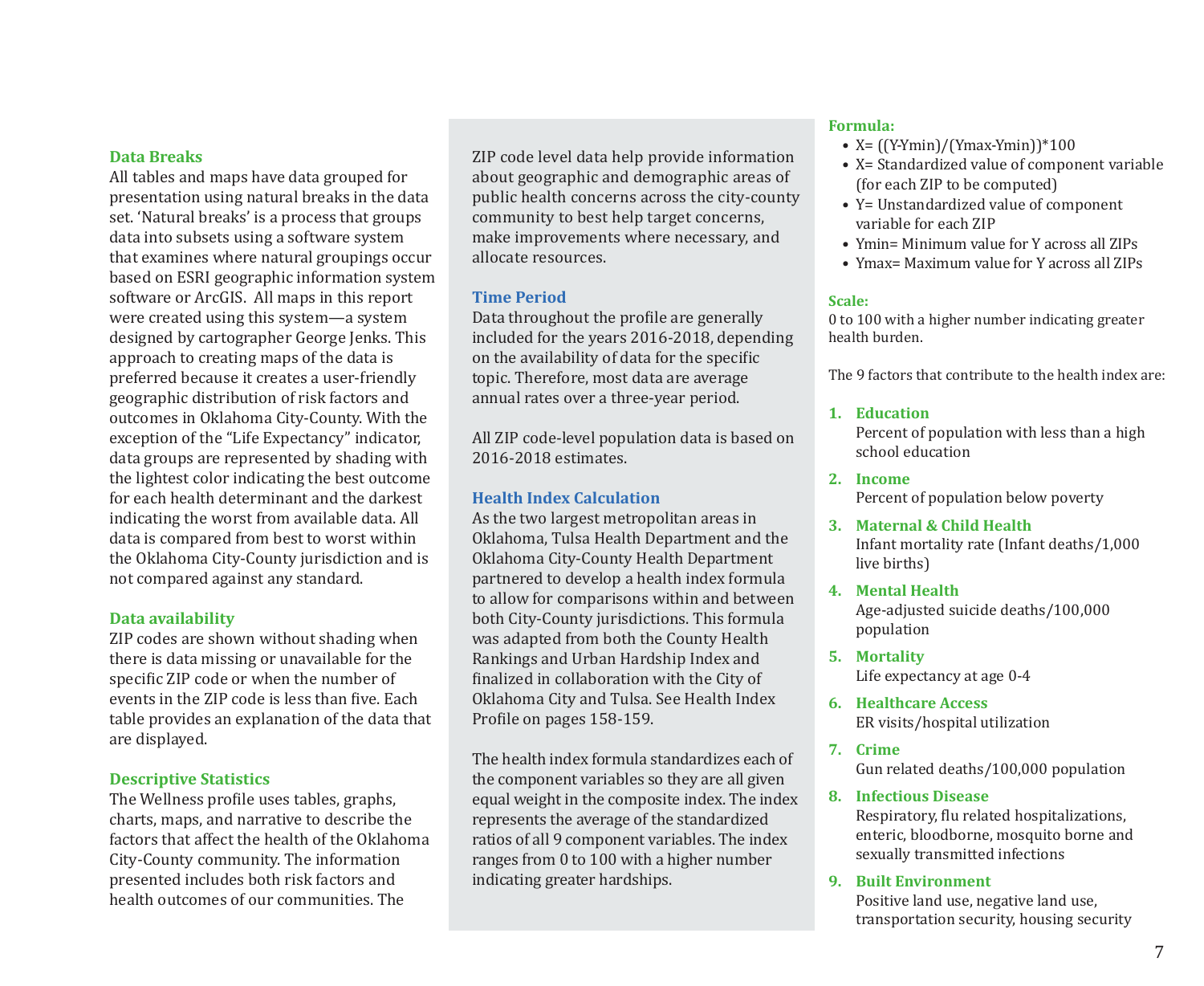## **METHODOLOGY CONTINUED**

| <b>Mortality Rates - Measure</b>                              | <b>ICD-10 Codes</b>                                          |
|---------------------------------------------------------------|--------------------------------------------------------------|
| Age-adjusted Cardiovascular Disease Mortality Rate            | <b>I00-I78</b>                                               |
| Age-adjusted Heart Disease Mortality Rate                     | 100-109, 111, 113, 120-151                                   |
| <b>Age-adjusted Stroke Mortality Rate</b>                     | I60-I69                                                      |
| Age-adjusted Hypertension Mortality Rate                      | 110, 111.0, 111.9, 112.0, 112.9, 113.0, 113.1, 113.11, 113.2 |
| Age-adjusted Heart Attack Mortality Rate                      | 1214, 1219, 122                                              |
| <b>Age-adjusted Diabetes Mortality Rate</b>                   | E10-E14                                                      |
| Age-adjusted Chronic Lower Respiratory Disease Mortality Rate | $J40 - J47$                                                  |
| Age-adjusted Chronic Liver Disease Mortality Rate             | K70, K73-K74                                                 |
| <b>Age-adjusted Cancer Mortality Rate</b>                     | C00-C97                                                      |
| <b>Age-adjusted Breast Cancer Mortality Rate</b>              | C50                                                          |
| Age-adjusted Lung Cancer Mortality Rate                       | C34                                                          |
| <b>Age-adjusted Prostate Cancer Mortality Rate</b>            | C61                                                          |
| <b>Age-adjusted Alzheimer Mortality Rate</b>                  | G30                                                          |
| Age-adjusted Influenza and Pneumonia Mortality Rate           | $J09 - J18$                                                  |
| Age-adjusted Unintentional Injury Mortality Rate              | V01-X59, Y85-Y86                                             |
| <b>Age-adjusted Suicide Mortality Rate</b>                    | X60-X84, Y87.0                                               |
| <b>Age-adjusted Homicide Mortality Rate</b>                   | X85-Y09, Y87.1                                               |
| Age-adjusted Firearm-related Mortality Rate                   | W32-W34, X72-X74, X93-X95, Y22-Y24, Y35                      |